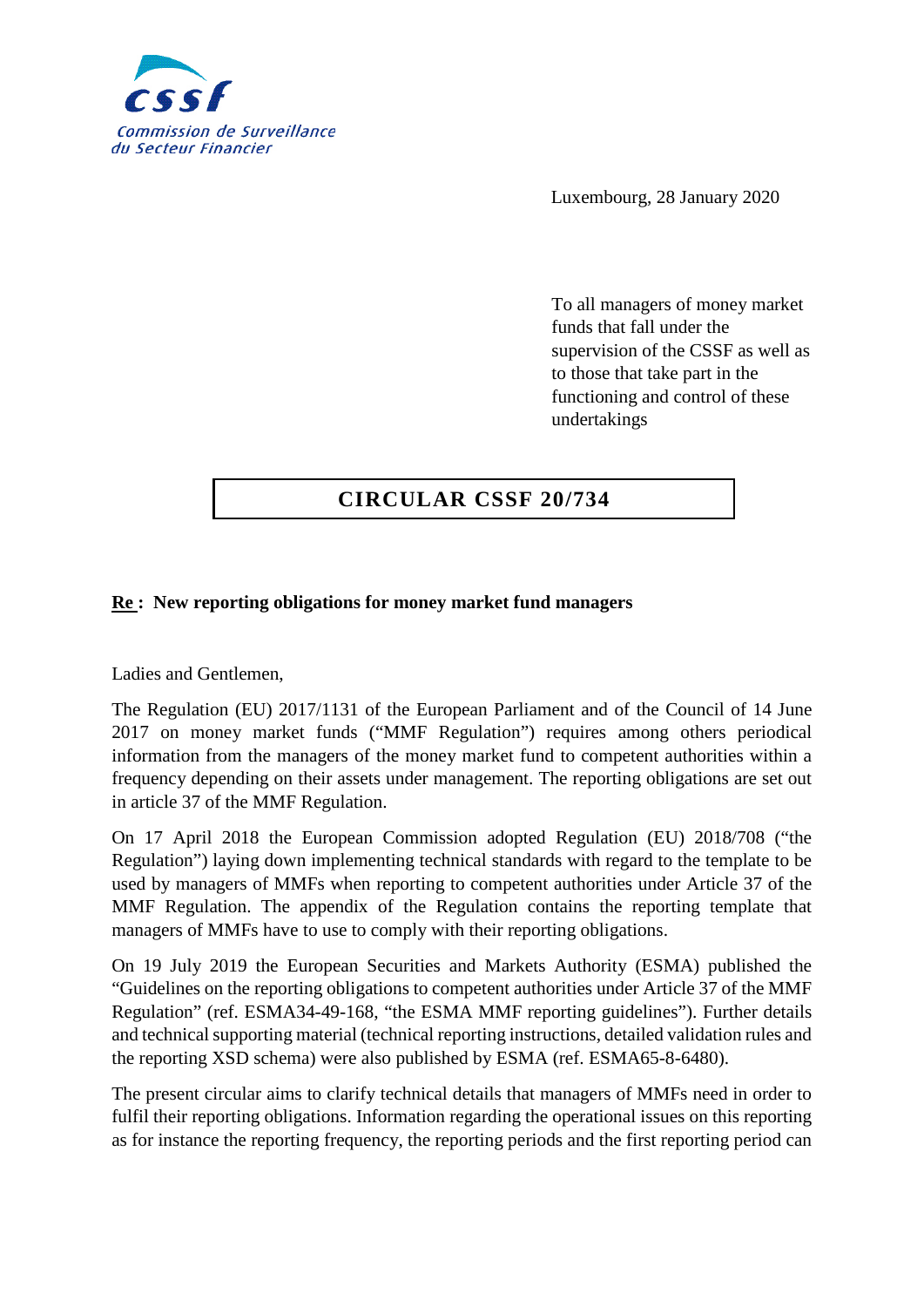be found either in the ESMA MMF reporting guidelines or in the FAQ concerning the MMF Regulation of the CSSF website<sup>[1](#page-1-0)</sup>.

### **Submission of the reporting files to the CSSF**

The CSSF requires that the reporting files are submitted electronically using exclusively one of the channels accepted by the CSSF until 30 days after the end of the corresponding quarter/year.

Further details regarding the legal reporting in this respect towards the CSSF can be found on our website following the link [https://www.cssf.lu/en/money-market-funds/.](https://www.cssf.lu/en/money-market-funds/)

Specific technical aspects of this reporting are included in the appendices of this circular.

For any question regarding this circular please send an email to opc@cssf.lu.

## COMMISSION de SURVEILLANCE du SECTEUR FINANCIER



Director Director Director

Claude WAMPACH Marco ZWICK Jean-Pierre FABER

Françoise KAUTHEN Claude MARX

# Claudenan

Director Director General

## **Appendices**

Appendix 1: Files to be transmitted for the MMF reporting

Appendix 2: Description of the naming convention to be respected with for the transmission of the reporting files

<span id="page-1-0"></span> <sup>1</sup> <http://www.cssf.lu/en/supervision/ivm/money-market-funds-mmf/faq/>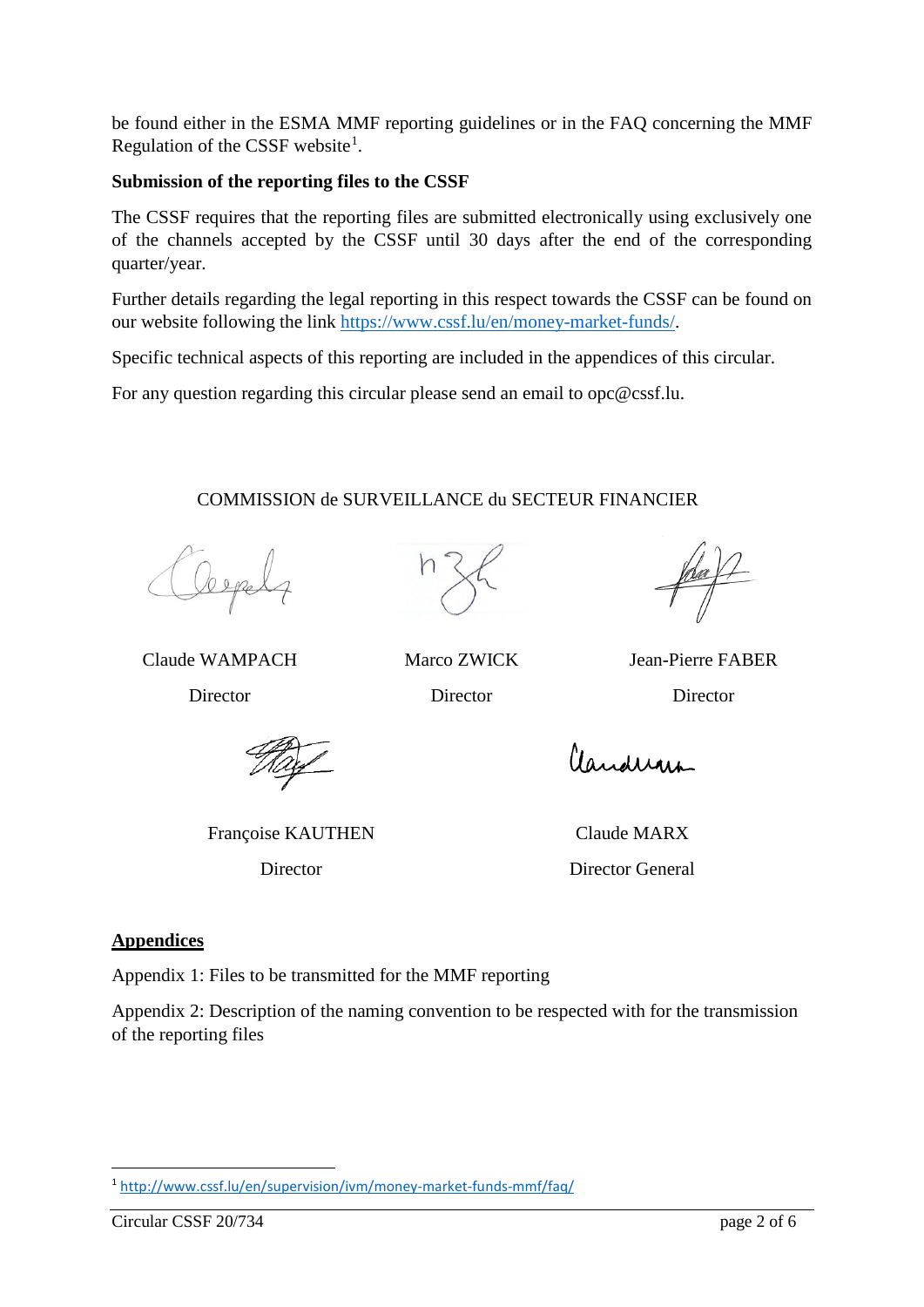#### **Appendix 1: Files to be transmitted for the MMF reporting**

#### 1. Specifications of the reporting files

The technical description of the files to be transmitted in the context of the MMF reporting has been defined by ESMA and can be downloaded on their website www.esma.europa.eu (*menu «Rules, Databases & Library » -> «Guidelines and technical standards » -> « Main library » -> « Sections : Fund Management & Type of document : Reference » « [Money Market Fund Reporting Technical](https://www.esma.europa.eu/sites/default/files/library/esma65-8-6480_money_market_fund_reporting_technical_reporting_instructions.zip)  [Reporting Instructions](https://www.esma.europa.eu/sites/default/files/library/esma65-8-6480_money_market_fund_reporting_technical_reporting_instructions.zip) » or use the reference « ESMA65-8-6480 »*). This .ZIP file contains the .XSD fields which define the .XML files to be reported. Note that all text fields must be filled in in English.

#### 1.1. Content of the MMF reporting file

The different fields of the MMF reporting are described in the definition file MMF\_Regulatory\_reporting\_MoneyMarketFundReportV01\_auth\_093\_001\_01.xsd.

In addition to the prescriptions defined by ESMA, the specifications for filling in the different fields related to the MMF are as follows:

| Data Type                       | <b>Reported Data</b>           | Comment                                                                                                                                                                                                                                                                                                                                                                                                                        |
|---------------------------------|--------------------------------|--------------------------------------------------------------------------------------------------------------------------------------------------------------------------------------------------------------------------------------------------------------------------------------------------------------------------------------------------------------------------------------------------------------------------------|
| <b>Reporting Member state</b>   | LU                             | Fixed for reporting towards CSSF                                                                                                                                                                                                                                                                                                                                                                                               |
| MMF<br>manager national<br>code | <b>ANNNNNNNN</b>               | MMF manager identifier assigned by<br>CSSF: "A" to be replaced by the<br>constant value constant value "A" or<br>"S" followed by the identification<br>number of the MMF<br>manager<br>(preceded by zeros when the<br>identification number has less than 8<br>digits)                                                                                                                                                         |
| MMF national code               | OMMMMMMMM_<br><b>CCCCCCCCC</b> | MMF identifier attributed by CSSF:<br>constant value "O" followed by the<br>identification number of the MMF<br>(preceded by zeros when the number<br>has less than 8 digits), $\alpha$ $\alpha$<br>(underscore) and the identification<br>number of the compartment/sub-fund<br>(preceded by zeros when the number<br>has less than 8 digits, or $\ll 00000000$<br>» if the fund is set up as a single, non-<br>umbrella fund |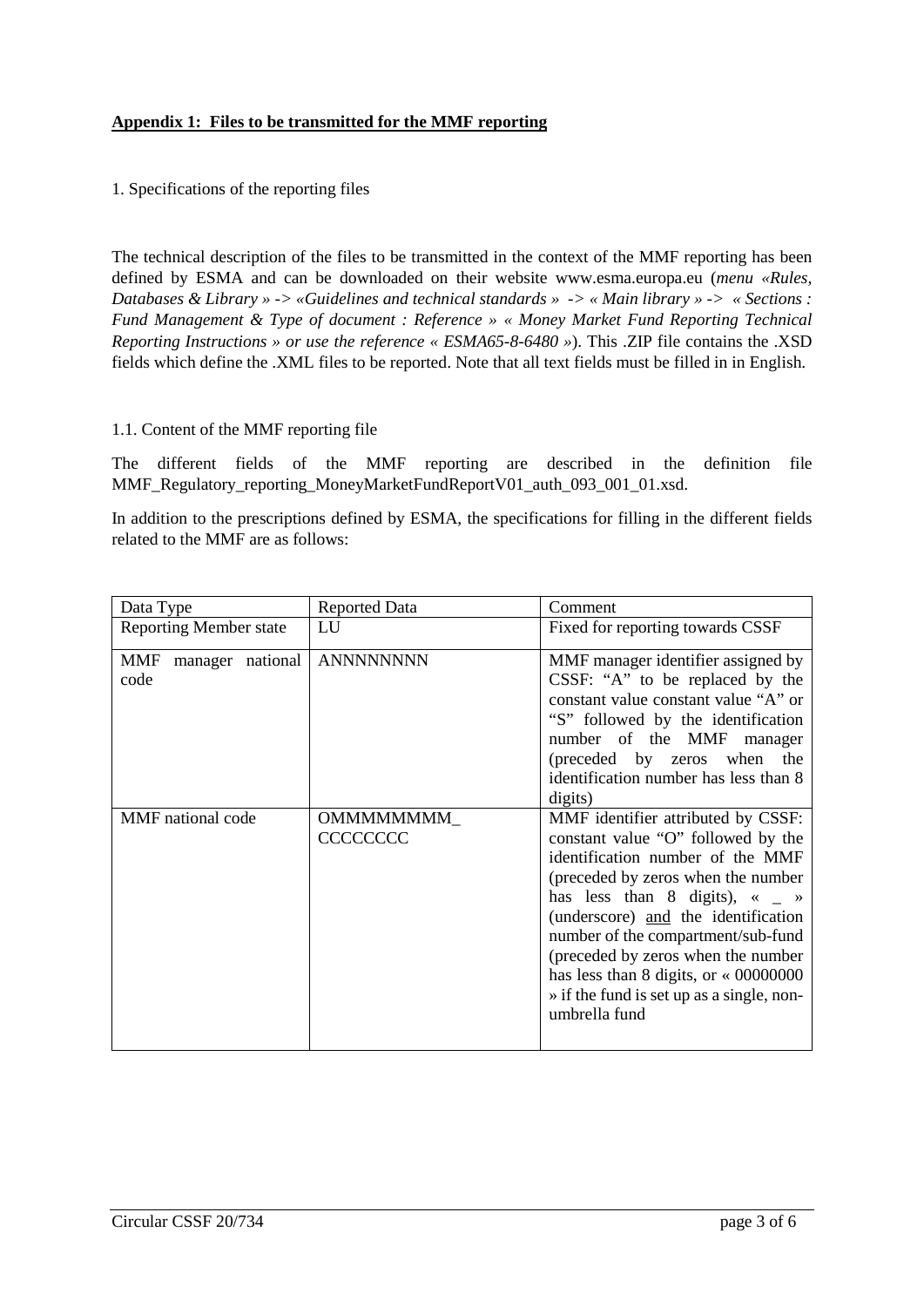#### 2. The transmission of the MMF reporting files to CSSF

#### 2.1. Transmission channels

Details on the transmission channels accepted by the CSSF and infrastructure can be found under the link [http://www.cssf.lu/en/supervision/ivm/uci/legal-reporting/file-transport-and-data-protection/.](http://www.cssf.lu/en/supervision/ivm/uci/legal-reporting/file-transport-and-data-protection/)

#### 2.2. Sending of MMF reporting files

In each MMF reporting file, the CSSF expects information related to a single MMF, i.e. either the fund in the case of a non-umbrella fund or one sub-fund in the case of an umbrella fund. Each file is compressed using the .ZIP format. The naming convention to be observed is defined in Annex 2.

#### 3. CSSF return files

| Code          | XML description  | Content                                                                                                                                                                                                                                                                                                                        |  |  |
|---------------|------------------|--------------------------------------------------------------------------------------------------------------------------------------------------------------------------------------------------------------------------------------------------------------------------------------------------------------------------------|--|--|
| <b>MMFFBR</b> | FileAcknowledge  | Standard acknowledgement of receipt                                                                                                                                                                                                                                                                                            |  |  |
| <b>MMFFDB</b> | $n/a$ (ZIP file) | This type of return will be generated by the CSSF following the<br>analysis of the file by the CSSF. This file is generated by the CSSF<br>after:<br>- the proper execution of all the automated tests of the CSSF;<br>- failure of at least one automated test of the CSSF and thus the<br>rejection of the file by the CSSF. |  |  |
| <b>MMFFBH</b> | $n/a$ (ZIP file) | This type of return will only be generated by the CSSF if the<br>analysis of the file by ESMA returned error messages. The ZIP file<br>only contains *FBH* files with error messages related to the file<br>refused by ESMA.                                                                                                   |  |  |

The CSSF foresees three different return files for MMF reporting:

The return files are transmitted to the filing entities via the transmission channels, using the naming convention as defined in Annex 2, item 2.

Initially the CSSF will only return MMFFBR and MMFFDB files in response to each MMF reporting file. MMFFBH return files will be implemented at a later stage.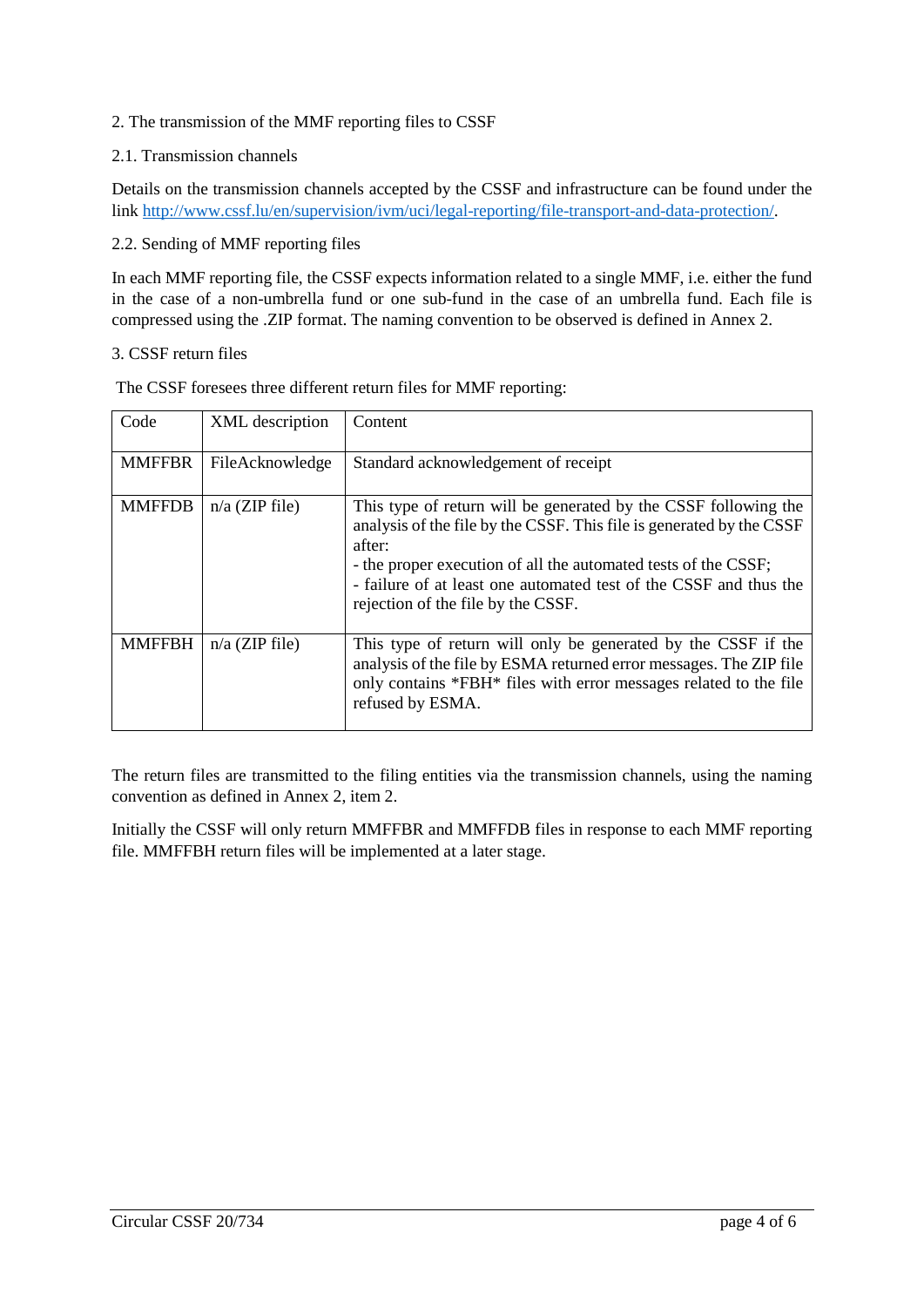#### **Appendix 2: Description of the naming convention to be respected for the transmission of the reporting files**

1. The following general rules have to be respected for the MMF reporting files

- One single file has to be sent, based on the .XSD model as defined in chapter 1 of appendix 1.
- All files have to be created in XML format (encoded in UTF-8). For the transmission, each single file has to be encoded in .ZIP format, using the same file name with the extension '.xml' replaced by '.zip'.
- The .ZIP file must not be password-protected (the security of the transmission is handled by the transmission channels), and each .ZIP contains exactly one .XML file.
- A file with a duplicate name will be refused. In case of correction of a previously sent file, the date and time of creation must be different.
- The data inside the XML must be consistent with the information contained in the filename.

2. The naming convention for MMF reporting files

As soon as a reporting file is received by the CSSF, its system will check that the zip file transmitted by the submitting entity can be extracted and that the containing xml file uses the following naming convention:

#### TYPDIR-EIIIIIIII-FMMMMMMMMM-CCCCCCCC-YYYY-QX/YX- Seq.ext

| Code                       | Meaning                                                        | Structure | Authorized values                                                                                                     |
|----------------------------|----------------------------------------------------------------|-----------|-----------------------------------------------------------------------------------------------------------------------|
| <b>TYP</b>                 | Reporting type                                                 | Char(3)   | 'MMF' for "Money Market Fund"<br>reporting                                                                            |
| <b>DIR</b>                 | Direction                                                      | Char(3)   | 'REP' for Report file sent to the CSSF                                                                                |
|                            | Separator                                                      | Char(1)   | Constant '-'                                                                                                          |
| E                          | Entity type of the<br>MMF manager<br>or the technical<br>agent | Char(1)   | Usual entity types, e.g. "B" for Bank,<br>"P" for PSF, "S" for management<br>company, "A" for AIFM                    |
| <b>HIHHH</b>               | Identification<br>number of the<br>sender                      | Number(8) | 0000000199999999                                                                                                      |
|                            | Separator                                                      | Char(1)   | Constant '-'                                                                                                          |
| $\overline{F}$             | Entity type                                                    | Char(1)   | Constant - the identification given by the<br>CSSF for the entity has to be used. Usual<br>entity type is "O" for OPC |
| <b>MMMM</b><br><b>MMMM</b> | Entity<br>identification<br>number                             | Number(8) | 0000000199999999                                                                                                      |
|                            | Separator                                                      | Char(1)   | Constant '-'                                                                                                          |
| <b>CCCCCC</b><br>CC        | Sub-fund<br>identification<br>number                           | Number(8) | 0000000199999999                                                                                                      |
|                            | Separator                                                      | Char(1)   | Constant '-'                                                                                                          |
| <b>YYYY</b>                | of<br>the<br>Year<br>reporting                                 | Number(4) | Year of the reporting                                                                                                 |
|                            | Separator                                                      | Char(1)   | Constant '-'                                                                                                          |
| Q or                       | Q for "quarter"                                                | Char(1)   | Constant 'Q' or 'Y'                                                                                                   |